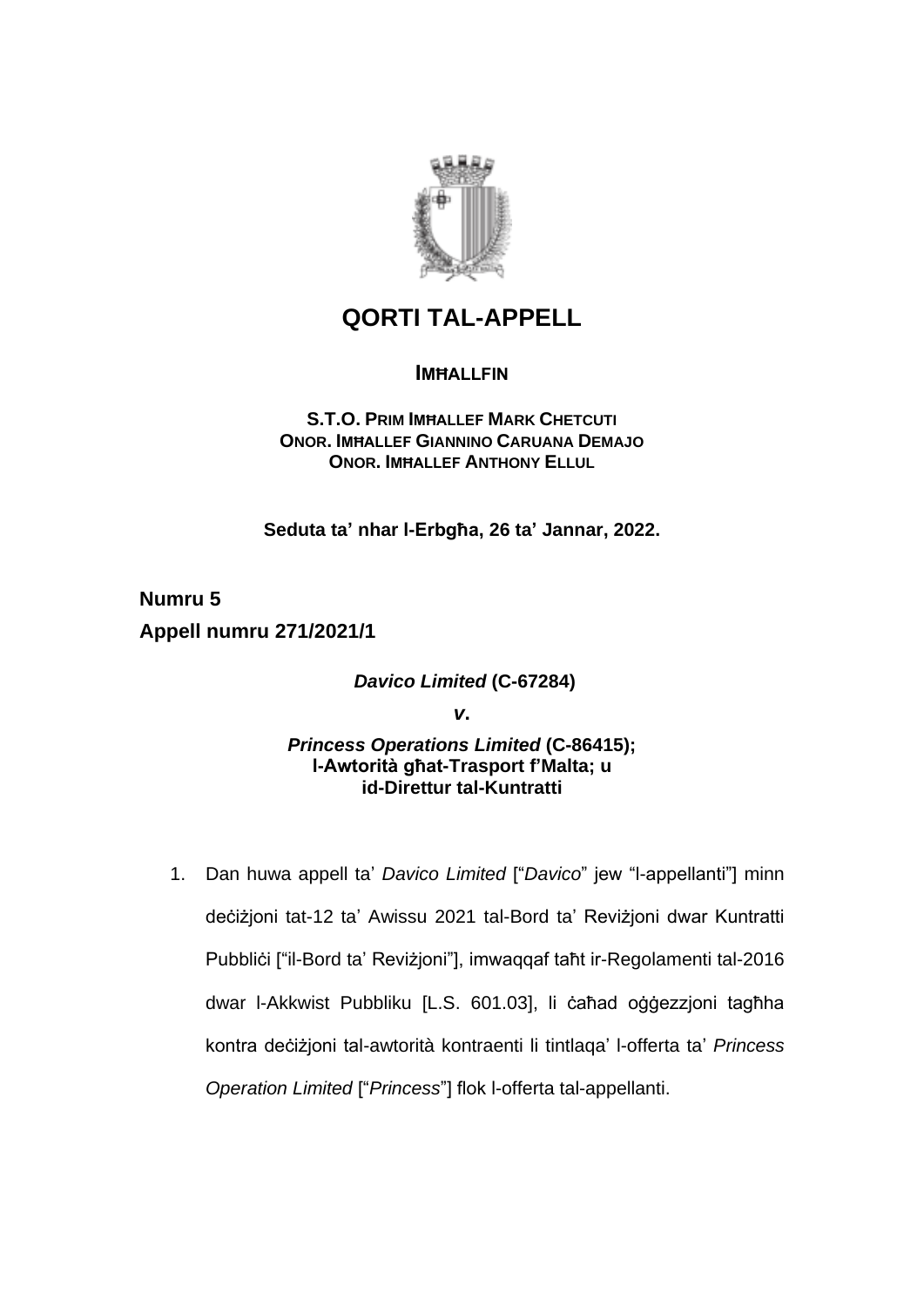2. Il-fatti relevanti seħħew hekk: fil-31 ta' Lulju 2020 saret sejħa mill-Awtorità dwar it-Trasport ta' Malta ["l-awtorità kontraenti"] għal offerti "*for the leasing of 38 low emission motor vehicles; 1 crew/cargo van and two self-drive vans*". L-offerta kellha tinqasam f'żewġ partiti. Dwar il-kriterju tal-għażla l-kondizzjonijet tas-sejħa jgħidu illi:

> »The sole award criterion will be the price, The contract will be awarded to the tenderer submitting the cheapest priced offer satisfying the administrative and technical criteria.«

- 3. Fost il-kondizzjonijet tas-sejħa hemm ukoll dik li tgħid hekk:
	- »18.1 The lease of vehicles commences from the date of delivery, inspection and certification that all is in order on site.

»Leased vehicles are to be delivered to the Contracting Authority within twelve (12) weeks from the date of the last signature of contract.«

- 4. L-appellanti flimkien ma' *Princess* u oħrajn tefgħet l-offerta tagħha iżda b'ittra tat-18 ta' Ġunju 2021 l-awtorità kontraenti għarrfitha illi lofferta tagħha ma ntlaqgħetx u ntgħażlet, minflok, dik ta' *Princess* billi kienet l-orħos.
- 5. L-appellanti ressqet oġġezzjoni quddiem il-Bord ta' Reviżjoni kontra din id-deċiżjoni tal-awtorità kontraenti b'ittra tat-28 ta' Ġunju 2021 iżda l-bord b'deċiżjoni tat-12 ta' Awwissu 2021 li minnha sar dan l-appell ma laqax l-oġġezzjoni u kkonferma d-deċiżjoni tal-awtorità kontraenti. Ir-raġunijiet li wasslu lill-bord għal din id-deċiżjoni ġew imfissra hekk:

»… … … the appellant, in the letter of objection, raised two grievances against the award of the tender to the preferred bidder *Princess Operations Limited:*

»i) doubts were raised whether at the price offered the preferred bidder could really take into account all the real costs of full insurance cover as requested in the tender, and ii) the preferred bidder does not possess the required number of vehicles as requested in the tender.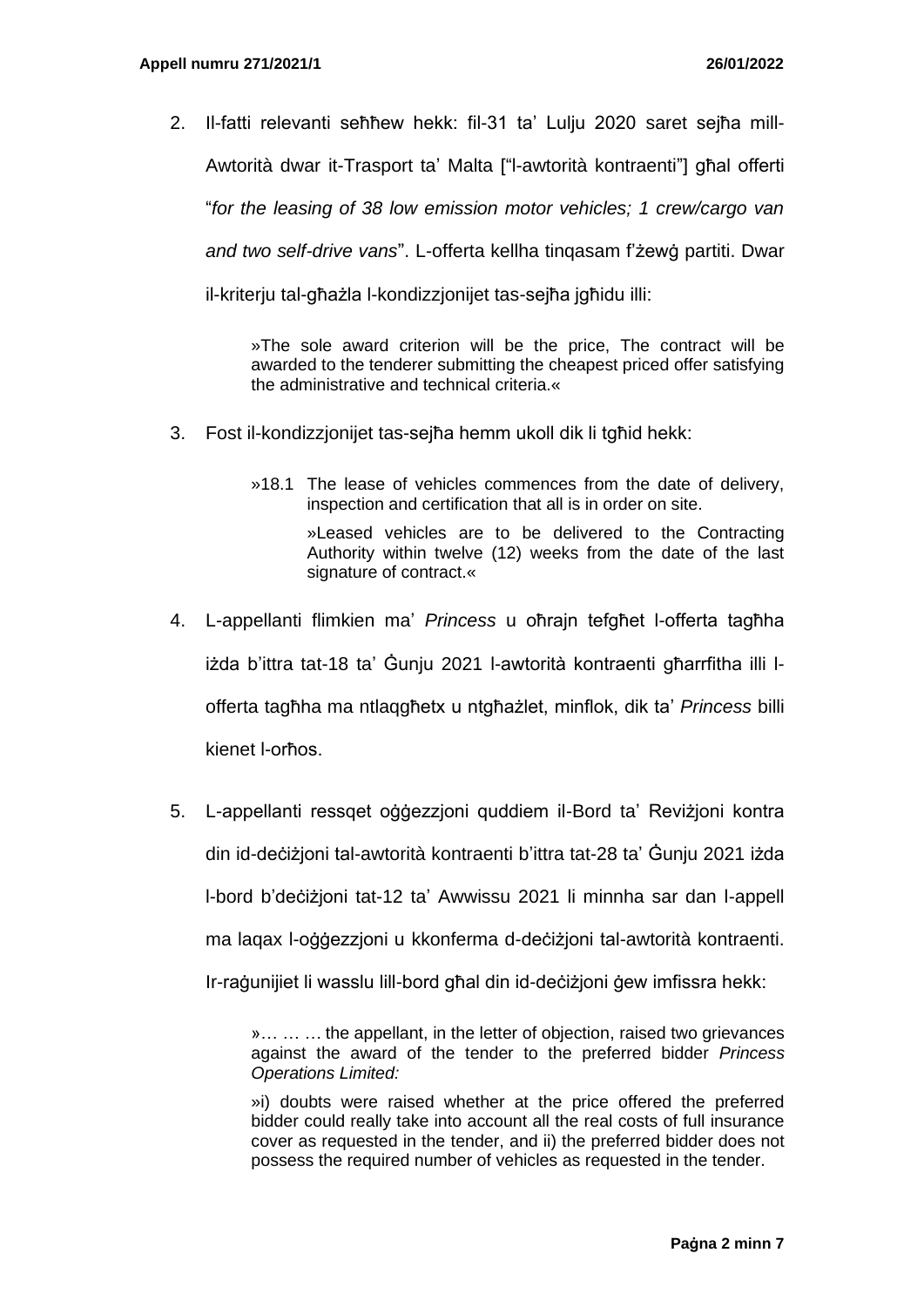»The contracting authority contended that the preferred bidder's offer included the necessary licencing and insurance requirements as set in the tender document and that, at any rate, the contracting authority would ensure that the preferred bidder will observe his obligations as submitted in his bid. Regarding the second grievance, the contracting authority pointed out that the tender document provided a time window during which a bidder could procure any necessary units not held at the time of the submission of the tender.

»From the verbal submissions made by appellant's legal representative …, it became clear that, instead of providing proof of his allegations regarding the insurance offered by the preferred bidder, appellant wanted the preferred bidder to provide documentation over and above that requested in the tender document. The tender document did not ask for insurance certificates but just for a declaration that the vehicles would be comprehensively insured. Yet appellant wanted to have these certificates produced by the preferred bidder.

»It is useless for the appellant to claim at this stage that the evaluation committee made a mistake in not asking for these certificates. If the appellant had any doubts about the insurance certifications as set in the tender document, he should have asked for remedies before the closing date of the tender.

»For these reasons this board rejects appellant's grievances and confirms the decision taken by the evaluation committee.

» The deposit paid by the appellant shall not be refunded.«

6. *Davico* appellat b'rikors tal-1 ta' Settembru 2021, li għalih wieġbu d-

Direttur tal-Kuntratti fid-29 ta' Settembru 2021, l-awtorità kontraenti fit-

8 ta' Ottubru 2021, u *Princess* ukoll fit-8 ta' Ottubru 2021.

7. Fir-rikors tal-appell *Davico* talbet illi l-qorti tħassar id-deċiżjoni tal-Bord

ta' Revizioni għal raġunijiet li fissrithom hekk:

»II-Bord ta' Revizioni dwar Kuntratti Pubblići ma ħarisx kif imiss lejn ilprinċipju stabbilit fl-ispettru tal-kuntratti pubblici anke kif impost mid-Direttivi rilevanti tal-Unjoni Ewropea, ossija lejn il-kunċett ta' *the Most Economically Advantageous Tender* ('*MEAT'*); dan meta ġie meqjus li *Princess Operations Limited* (dejjem abbażi tal-prezz tal-offerta mitfugħa minnha u in kunsiderazzjoni tar-rekwiżiti tat-tender) kienet offriet *the most economically advantageous tender.* L-appellanti kienet u għadha tħoss li hija kienet tissodisfa ir-rekwiżiti tal-*MEAT* bl-offerta li hija għamlet.

»Il-punt tat-tluq jibda mir-rekwiżiti tat-*tender*:-

»Dak li jirrigwarda *Lot 1*: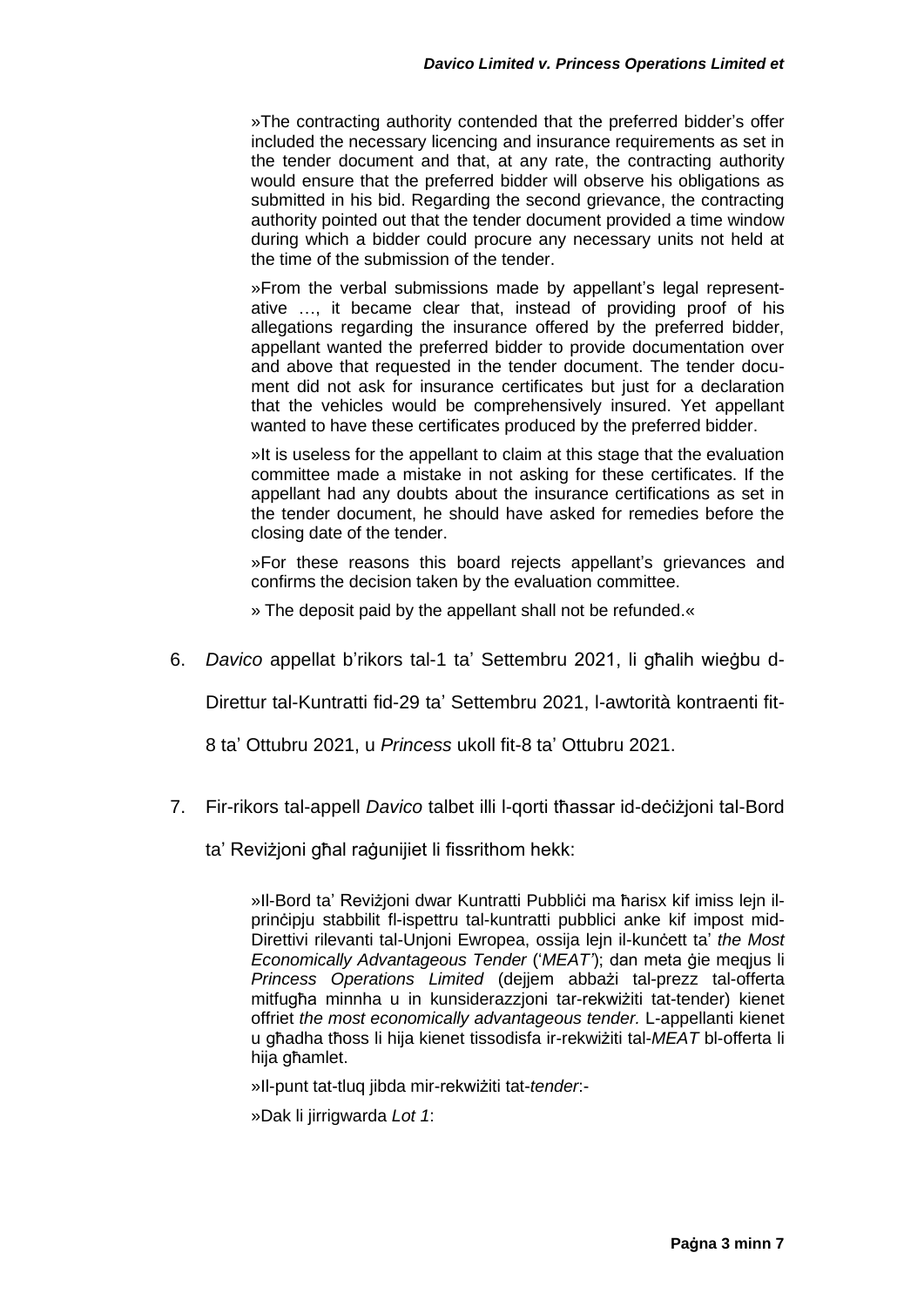- »i. l-għamla u l-mudell jew it-tip tal-vetturi kellhom ikunu tal-istess għamla / mudell jew tip bi speċifikazzjoni li dawn il-vetturi kellhom ikunu *hatchback* (*ex: Citroen C1 or similar make*);
- »ii. il-kategorija tal-vetturi (*Segment Euro Car*) kellhom ikunu *A 30 Hatchback*; u
- »iii. li l-istess vetturi kellhom ikunu assigurati b'mod li huwa "*fully comprehensive (25 years of age and over) including the excess fee related to insurance claims*".

»Dak li jirrigwarda *Lot 2*:

- »i. l-għamla u l-mudell jew it-tip tal-vetturi kellhom ikunu tal-istess għamla / mudell jew tip bi speċifikazzjoni li dawn il-vetturi kellhom ikunu *hatchback* (*ex: Peugeot 208 or similar make*);
- »ii. il-kategorija tal-vetturi (*Segment Euro Car*) kellhom ikunu *B 8 Hatchback*; u
- »iii. li l-istess vetturi kellhom ikunu assigurati b'mod li huwa "*fully comprehensive (25 years of age and over) including the excess fee related to insurance claims*".

»L-appellanta *Davico Limited* għamlet l-offerta tagħha għas-sejħa msemmija u mxiet skrupolożament mal-ispeċifikazzjonijiet kontenuti flistess sejħiet u aktar min hekk hija offriet servizz ta' kwalità għolja ħafna u bi prezz li fih innifsu anke huwa indikattiv li dak offert jissodisfa r-rekwiżiti kollha tas-sejħa sudetta. Għal *Lot 1*, *Davico Limited* għamlet prospett li jiswa €195,457.50, filwaqt li għal *Lot 2* ġie propost l-prezz ta' €52,001.55. Min ġie rakkomandat rebbieħ għamel prospett ta' €157,680.00 (għal *Lot 1*) u €50,808.00 (għal *Lot 2*), eskluż l-*VAT*.

»Il-principju tal-*MEAT*

»Issa, jidher li min tefa' l-irħas offerta monetarja rebaħ. Hawnhekk iqum il-punt dwar jekk il-bord tal-elevazzjoni [*recte*, evalwazzjoni], u anke I-Bord ta' Reviżjoni dwar Kuntratti Pubblići, kellux jixtarr aktar ilkwalità tas-servizz offrut milli l-prezz reklamant mill-offerenti, skont ilkuncett tal-*MEAT*.

»Issa, dwar dan il-principju, il-preambolu tad-Direttiva 2014/24/EU (*on public procurement and repealing Directive 2004/18/EC*) tgħid illi "*To identify the most economically advantageous tender, the contract*  award decision should not be based on non-cost criteria only"<sup>1</sup>. Dan ifisser b'mod jew ieħor li wieħed ma jistax jixtrarr biss il-prezz illi jiġi reklamat mill-offerenti però jrid raġonevolment iqabbel dan mal-kwalità ta' servizz li l-offerent ikun jixtieq jipprovdi. Ikun inutli li wieħed jitfa' prezz – li jista' jkun l-irħas fis-suq – jekk il-kwalità tas-servizz ma tkunx dik addattabbli u xierqa. B'żieda ma' dan il-preambolu tal-istess Direttiva jipprovdi li "… *contracting authorities can determine the most economical/y advantageous tender and the lowest cost using a lifecycle costing approach. The notion of life-cycle costing includes all costs over the life cycle of works, supplies or services*" 2 .

<sup>1</sup> »Preambolu 92«

<sup>2</sup> »Preambolu 96«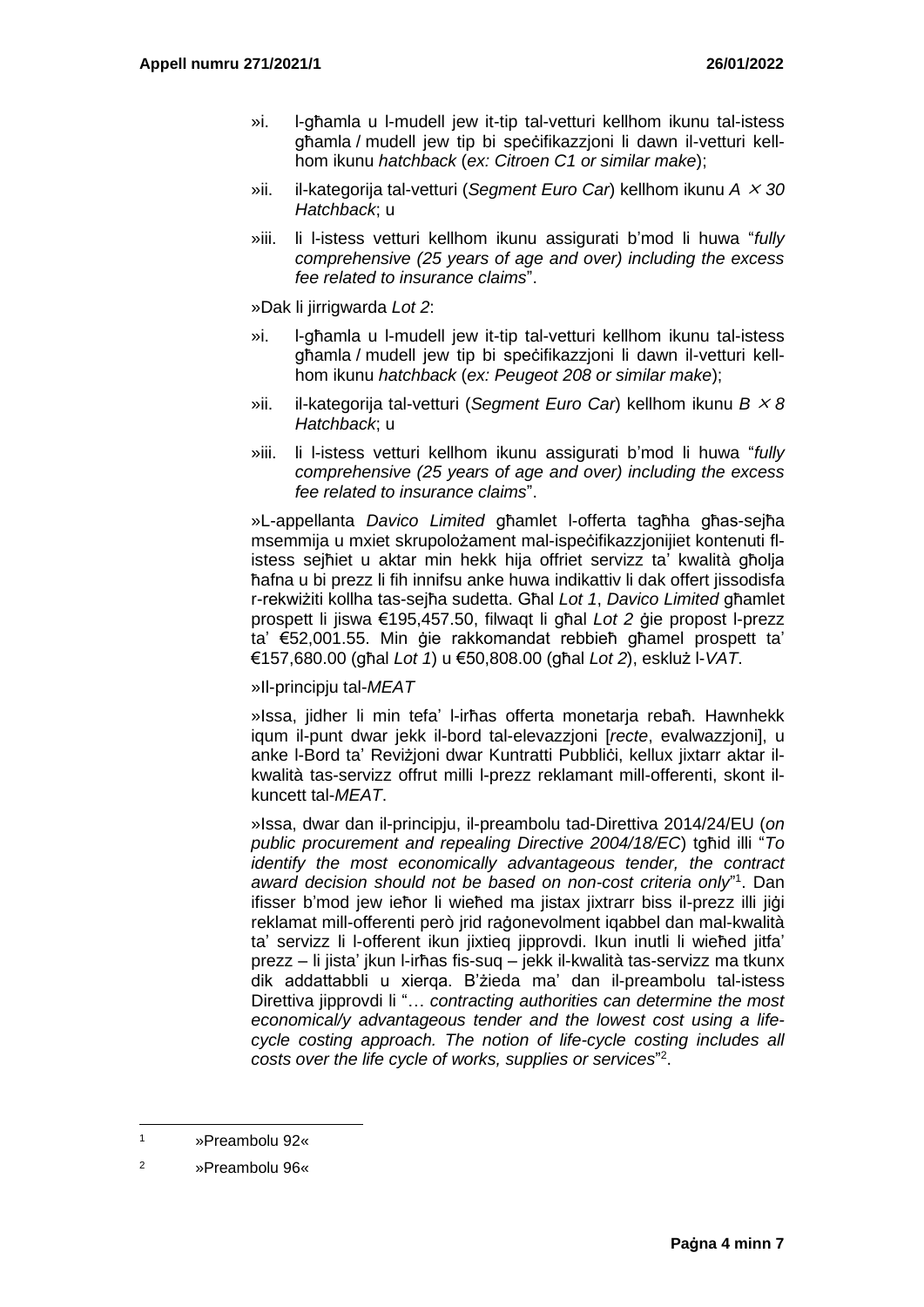»Dwar dan il-każ, bħal ma ngħad, *Princess Operations Limited* issottomettiet l-irħas offerta, u ġiet rakkomandata bħala rebbieħa, għassempliċi raġuni li din issottomettiet l-irħas offerta. Meta wieħed jixtarr il-prezzijiet li qiegħda tipproponi *Princess Operations Limited* marrekwiżiti tat-*tender* joħroġ ċar li l-kwalità fis-servizz li tendenzjalment sejjer ikun provdut min *Princess Operations Limited* mhux sejjer ikun wieħed ta' kwalità – għal inqas skont il-kunċett tal-*MEAT*. Dwar dan listess Direttiva tipprovdi illi "*Tenders that appear abnormaliy low in relation to the works, supplies or services might be based on technically, economically or legally unsound assumptions or practices. Where the tenderer cannot provide a sufficient explanation, the*  contracting authority should be entitled to reject the tender"<sup>3</sup>.

»Fl-istadiu quddiem il-Bord ta' Revizioni dwar il-Kuntratti Pubblići, lappellanti ittentat tipproduċi bħala xhud rappreżentant ta' *Princess Operations Limited* sabiex jixhed fuq il-kwalità ta' servizz li din lappellata kienet offriet li toffri. *Davico Limited* (li hija kumpannija li għal żmien twil messet ma' kiri ta' vetturi u dak li jirrigwardja dan it-tip ta' negozju) umilment tħoss li bil-prezzijiet illi offriet *Princess Operations Limited* qatt ma jistgħu ikunu ta' kwalità u/jew li ikopru ir-"*real costs of full insurance cover as requested in the tender*"*.* Però ġara li l-appellanti *Davico Limited* ma tħallietx tipproduċi tali u allura gatt ma seta' iiġi mixtarr din it-tip ta' kwalità fis-servizz reklamat skont il-kuncett tal-MEAT.

»Min-naħa l-oħra l-Awtorità għat-Trasport f'Malta ikkuntradixxiet loġġezzjoni billi qalet li jekk ikun hemm xi ksur ta' kuntratt min ikun rebaħ it-*tender* jitneħħa minnufih. Naturalment, l-appellanti ma taqbilx ma' dan l-argument, għas-sempliċi raġuni li, jekk għandu jingħata *tender*, it-testijiet dwar il-kwalità tas-servizz reklamat għandu – ġustament – jiġi mixtarr minn qabel u mhux wara, u għandu jiġi mixtarr ukoll minn nies li jkunu esperjenzati fl-oqsma ta' dak li jkun jirrikjedi t*tender*.«

8. Essenzjalment, għalkemm tipprova tinħeba wara ċertà verbożità, largument tal-appellanti huwa biss illi, bil-prezz li offriet*, Princess* ma tkunx tista' tkopri l-ispejjeż tal-kuntratt, speċifikament il-*premia* talassikurazzjoni li trid is-sejħa għal offerti. Din iżda hija biss allegazzjoni li ma hija msaħħa b'ebda element ta' prova. L-anqas li setgħet tagħmel *Davico* kien li tressaq provi dwar ir-rati kummerċjali tal-*premia* tal-assikurazzjoni, iżda lanqas dik il-prova ma ressqet. Minflok, ippretendiet illi *Princess* tressaq xiehda tal-poloz tal-assikurazzjoni. Ilkondizzjonijiet tas-sejħa jridu biss illi l-vetturi, meta jiġu konsenjati lill-

<sup>3</sup> »Preambolu 103«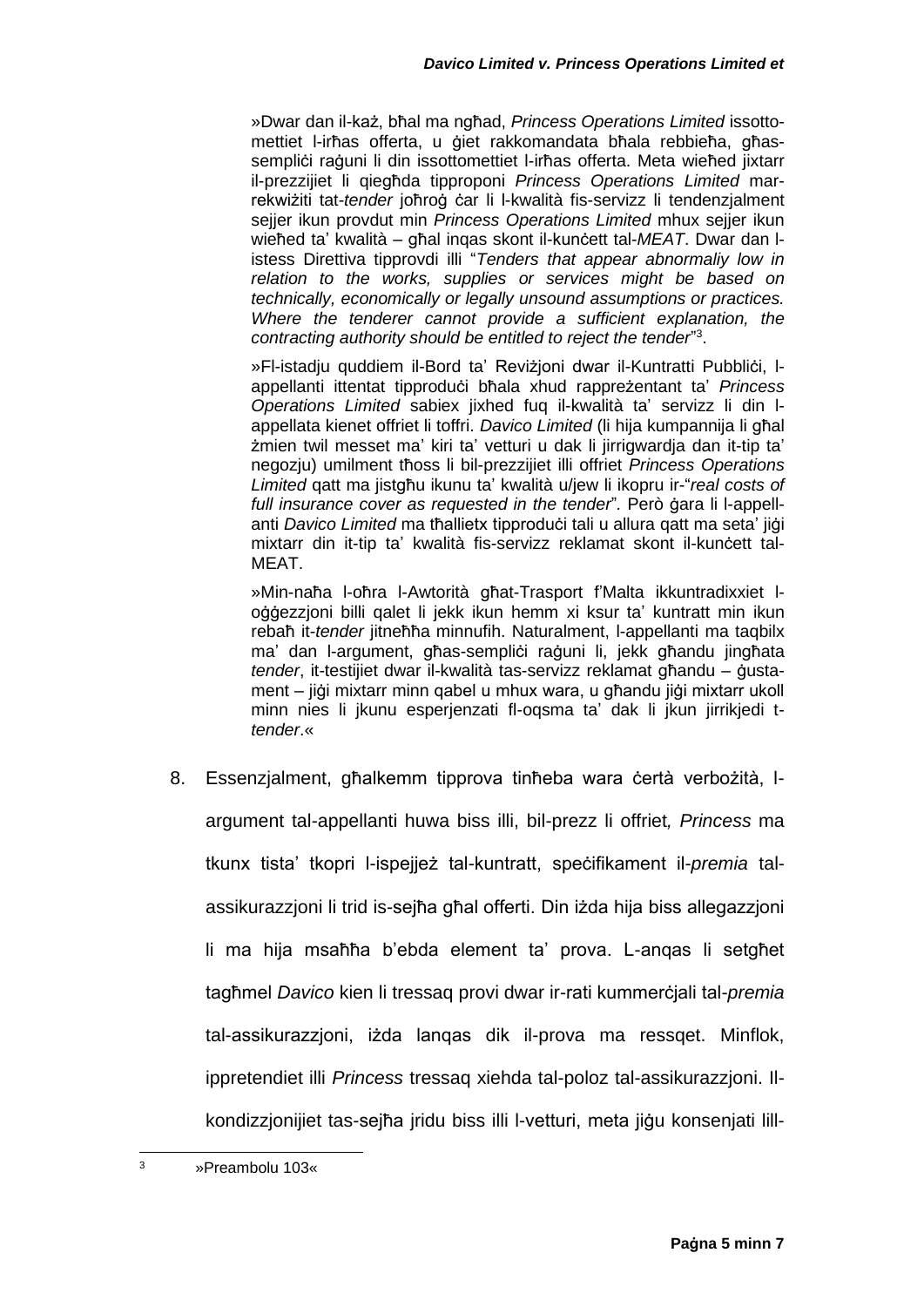awtorità kontraenti, ikunu assikurati, u mhux ukoll illi mal-offerta loblatur jippreżenta kopja tal-poloz. L-appellanti ma tistax tippretendi li fuq oblaturi oħra jiġu imposti kondizzjonijiet li ma joħorġux middokument tas-sejħa.

- 9. Barra minn hekk, kif tgħid il-kondizzjoni 18.1 tas-sejħa<sup>4</sup>, il-kuntrattur magħżul ikollu tnax-il ġimgħa wara li jiġi ffirmat il-kuntratt biex jikkonsenja l-vetturi lill-awtorità kontraenti u għalhekk ma huwiex meħtieġ li l-oblatur ikollu ġà f'idejh il-vetturi u l-poloz tal-assikurazzjoni tagħhom meta jitfa' l-offerta.
- 10. Mhux biss l-appellanti ma ressqet ebda prova ta' dak li qiegħda tallega, iżda wkoll fl-agħar ipotesi, jekk tassew il-prezz ta' *Princess* ma jkoprix l-ispejjeż tal-assikurazzjoni jew spejjeż oħra, li jista' jiġri hu li meta tiġi biex twettaq il-kuntratt issib li ma tistax twettqu jekk mhux b'telf, iżda dan ma jnaqqas xejn mill-obbligazzjoni tagħha li toqgħod għall-pattijiet tal-kuntratt, fosthom dak li l-vetturi jkunu assikurati, u lawtorità kontraenti jkollha dritt jew tinsisti fuq hekk jew inkella li ssarraf il-*performance guarantee* li l-kuntrattur magħżul hu obbligat li jagħti meta jiffirma l-kuntratt.
- 11. Il-qorti għalhekk tiċħad l-appell.
- 12. L-ispejjeż kollha tal-appell tħallashom *Davico*. U billi hija tal-fehma illi l-appell huwa fieragħ, il-qorti wara li rat l-art. 223(4) tal-Kodiċi ta'

<sup>4</sup> Para. 3, *supra*.